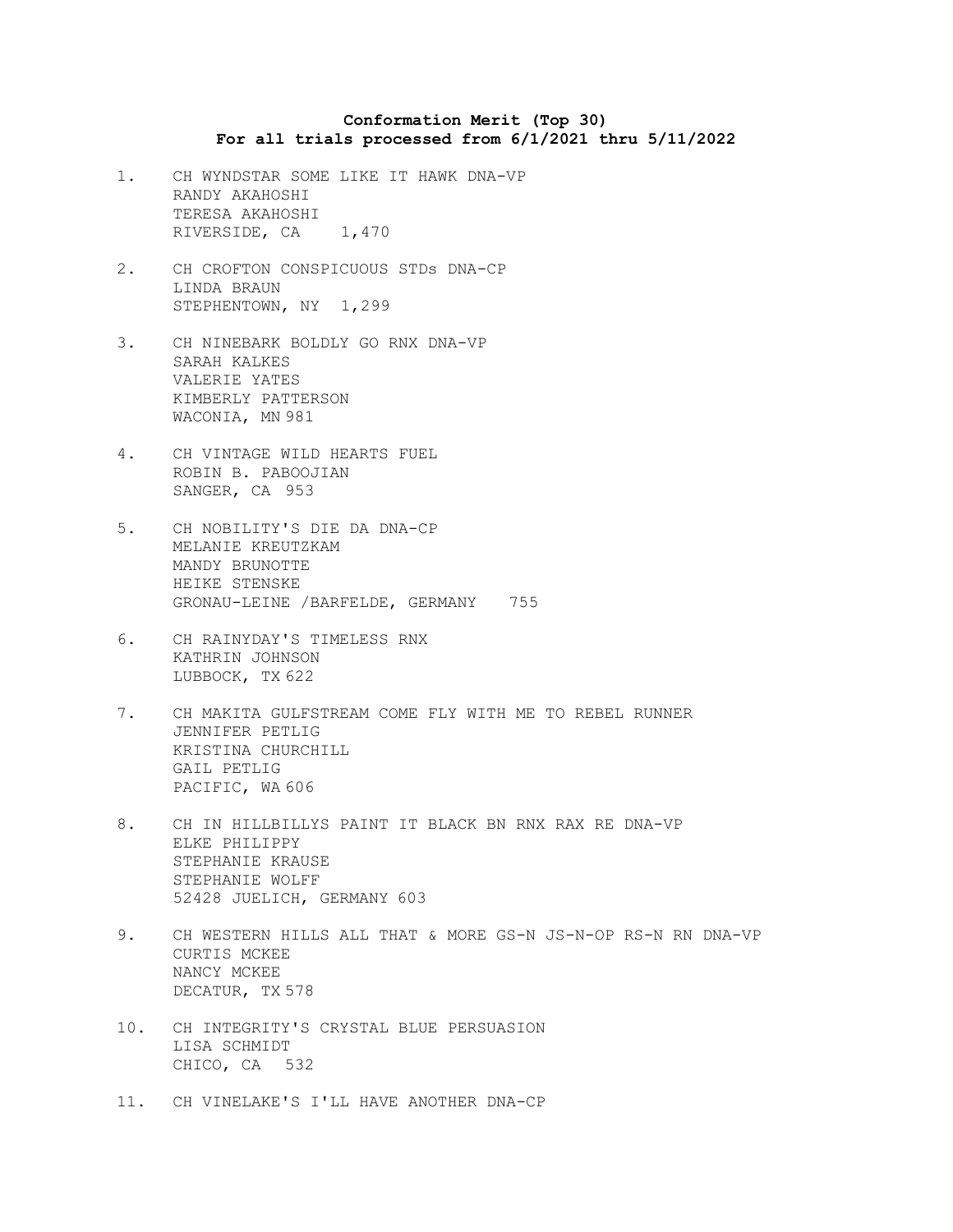SANDRA LANDRY AMY JOHANSON MEDWAY, MA 457

- 12. CH SKYRYDER QUEEN OF DRAGONS DNA-CP CAROL L PRIBYL CLARISSA L SHANK WADDELL, AZ 389
- 13. CH SONKIST LOVE LETTERS DNA-CP HEATHER SCOTT PAUL SCOTT LANCASTER, CA 384
- 14. CH STARPOINT'S NICK OF TIME AT WILLOWBROOK CD DNA-VP SHARON WILLIS JOE WILLIS LILBURN, GA 370
- 15. CH SPRING FEVER DANCIN ON THE EDGE OF PARAMOUNT DNA-VP KATELYN SCOTT PEART VALERIE YARBER KLAYTON YARBER SHERRIE SCOTT LEHI, UT 297
- 16. CH GOLDCREST CRUISIN' IN MY BIKINI MARY L HAMMERBERG TINA M BECK MATTAWAN, MI 296
- 17. CH BAYBERRY AIRAM AUGUST RUSH DNA-CP JILL THOMPSON AMBER AANENSEN MARIA A NEFF WILMINGTON, OH 294
- 18. CH DREAMEYES PASSION IS A SECRET BN DNA-VP MAGDA GILLES MELANIE SAUER 56206 HILGERT, GERMANY 292
- 19. CH STARPOINT BODACIOUS ANOTHER TIME BN CD RNX DNA-VP REBECCA GIMZO CLEMONS, IA 262
- 20. CH REVELAIRE A STELLAR PILGRIMAGE BN GS-E JS-N RM DNA-CP ALYSSA BLACK ENGLEWOOD, OH 257
- 21. CH SPRING FEVER LET THE JOURNEY BEGIN TAMARA BARTH SHERRIE SCOTT BELLINGHAM, WA 242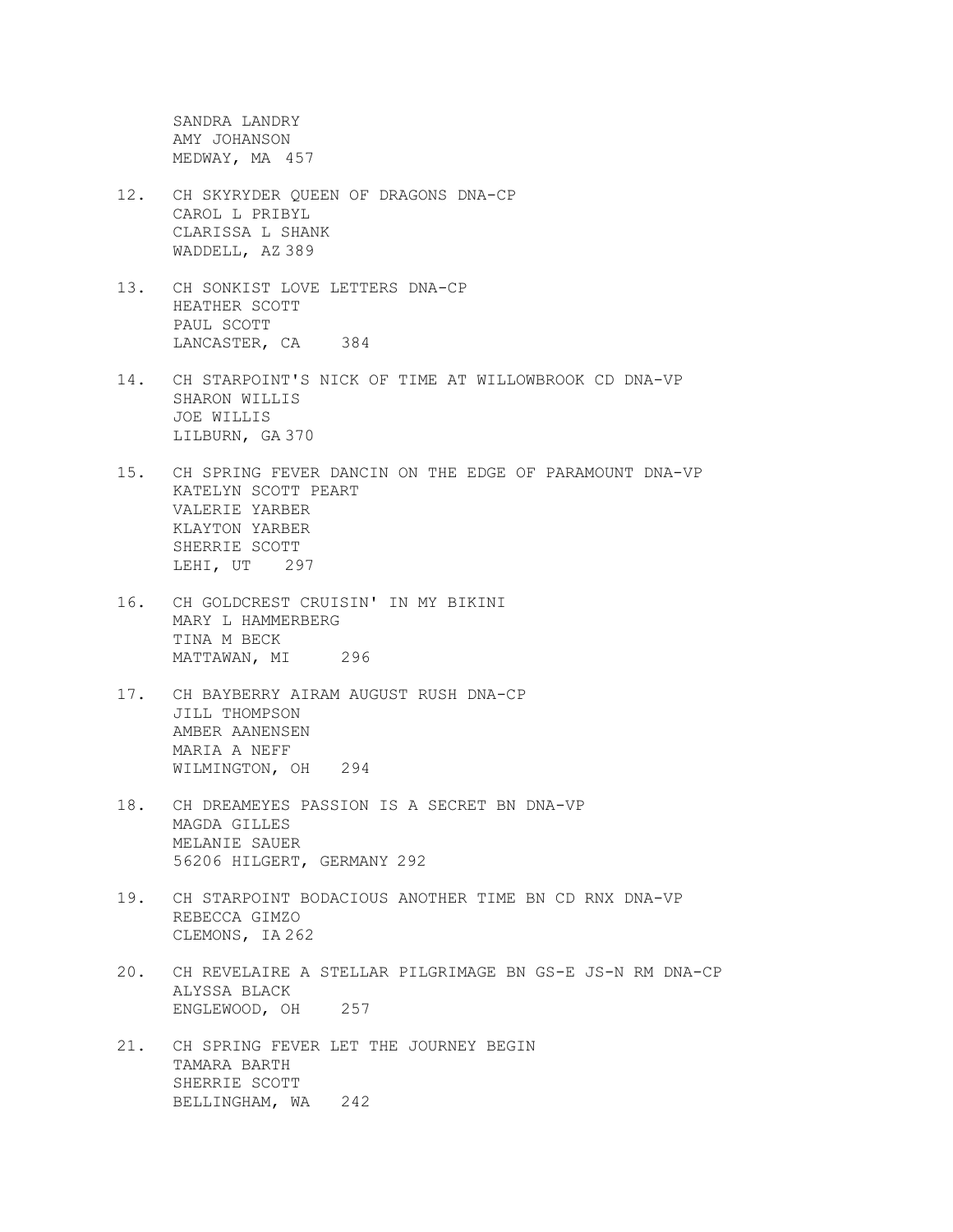- 22. CH SKYRYDER STORM OF SWORDS DNA-CP SHELBY SHANK TAYLOR WAGNER CASPER, WY 238
- 23. CH EVERAFTER CARBON COPY RICK GANN KAY HERRINGTON STEPHENVILLE, TX 235
- 24. CH CAVALIER'S JUST LIKE MAGIC TERESA CALDWELL BRUCE CALDWELL PILOT, VA 231
- 25. CH SNOWRIDGE GOLDCREST PEPPERED TO PERFECTION DNA-CP MARY E DETOR TINA M BECK CAZENOVIA, NY 229
- 26. CH SHALAKO'S UNDER THE INFLUENCE DNA-VP SHELLY HOLLEN DEER PARK, TX 224
- 27. CH SPRING FEVERS WILD HARE DNA-CP KATELYN SCOTT PEART SHERRIE SCOTT BAILEY CRADER LEHI, UT 223
- 28. CH FOREVR FARM BREAKING NEWS KATHLEEN SUMNER EVANS SUMNER JACKSONVILLE, FL 216
- 29. CH CAROLINA GET THE SENSATION CALAIS DNA-CP TERRI MORGAN ELIZABETH A. STIBLEY LYNN BRODINE SELENA POPLIN SALISBURY, NC 199
- 30. CH TIMBERWOOD'S PUTTIN' ON THE RITZ LAURA VIOLA PEARSON ANNA JANE PEARSON TONI VIOLA PEARSON GRANITE FALLS, WA190
- 31. CH LIMELITE'S MUST HAVE IT DNA-VP LORI M CHARRON ADAM TAVARES BUCKLEY, WA 188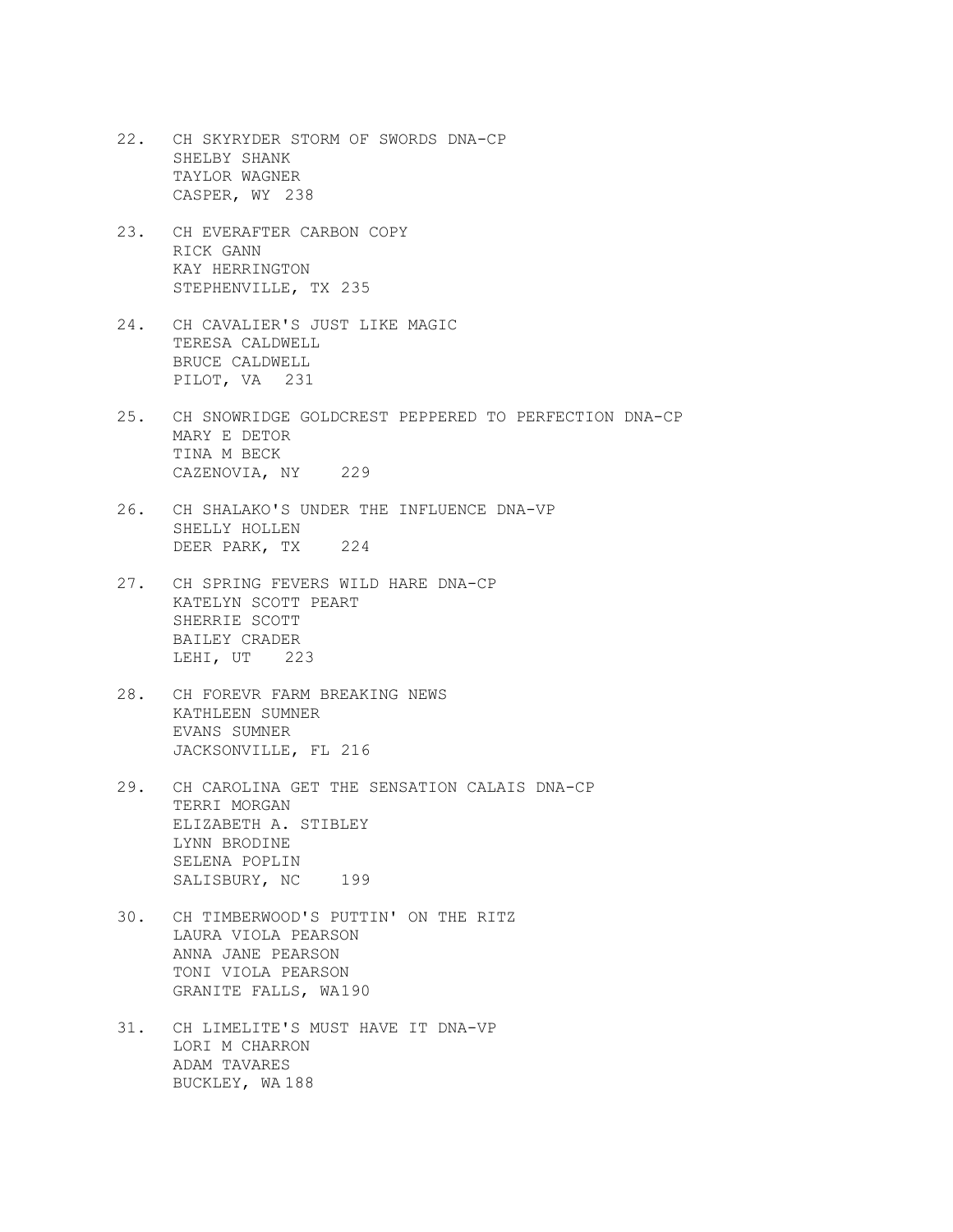- 32. CH TRILOGY'S MAYBE IF I NEVER KNEW YOU BN CD RNX DNA-VP MICHAEL MCGUIRE KRYSTAL MCGUIRE ELIZABETH A. STIBLEY HANNAH MCGUIRE DEBBIE DILLON SHINGLE SPRINGS, CA 186
- 33. CH ATCH-II WESTERN HILLS IT GIRL DNA-VP SHERI BACON SANGER, TX 182
- 34. CH LIMELITE'S REPEAT AFTER ME DNA-VP SAVANNAH PERRY ADAM TAVARES PRINEVILLE, OR 179
- 35. CH ABSOLOOT SHINE BRIGHT@HIGHLINE GS-N JS-N RS-N RNX DNA-VP JOAN SKINNER JACQUIE HALLENBECK SALIDA, CO 177
- 36. CH NAVROCK DA LA VUELTA DNA-CP BRANDY GEISINGER HAMPTON, IA 176
- 37. CH RED PANTS FAST AND FURIOS DNA-CP NORA GFRÖRER 25560 SCHENEFELD, GERMANY 171
- 38. CH STONEHAVEN BAYSHORE ALRIGHT! ALRIGHT! ALRIGHT! DNA-VP SUMMER JEWEL FULS LAURA ABBOTT MOLALLA, OR 163
- 39. CH STONE RIDGE FOOLISH PLEASURE DNA-CP JENNIFER D CANNON CHERRIE T CANNON RIVERTON, UT<sub>142</sub>
- 40. CH RELIC'S I AM ONE WITH THE FORCE JS-N DNA-VP LEIGH HOLMES SAMANTHA STOEKE MARY DETOMA MILFORD, MA 141
- 41. CH STONE RIDGE ON THE ROCKS JENNIFER D CANNON DANEIKA CLAY CANNON CHERRIE T CANNON RIVERTON, UT
140
- 42. CH MERRIBROOKS MIDNIGHT MEMORIES ELIZABETH GIBSON